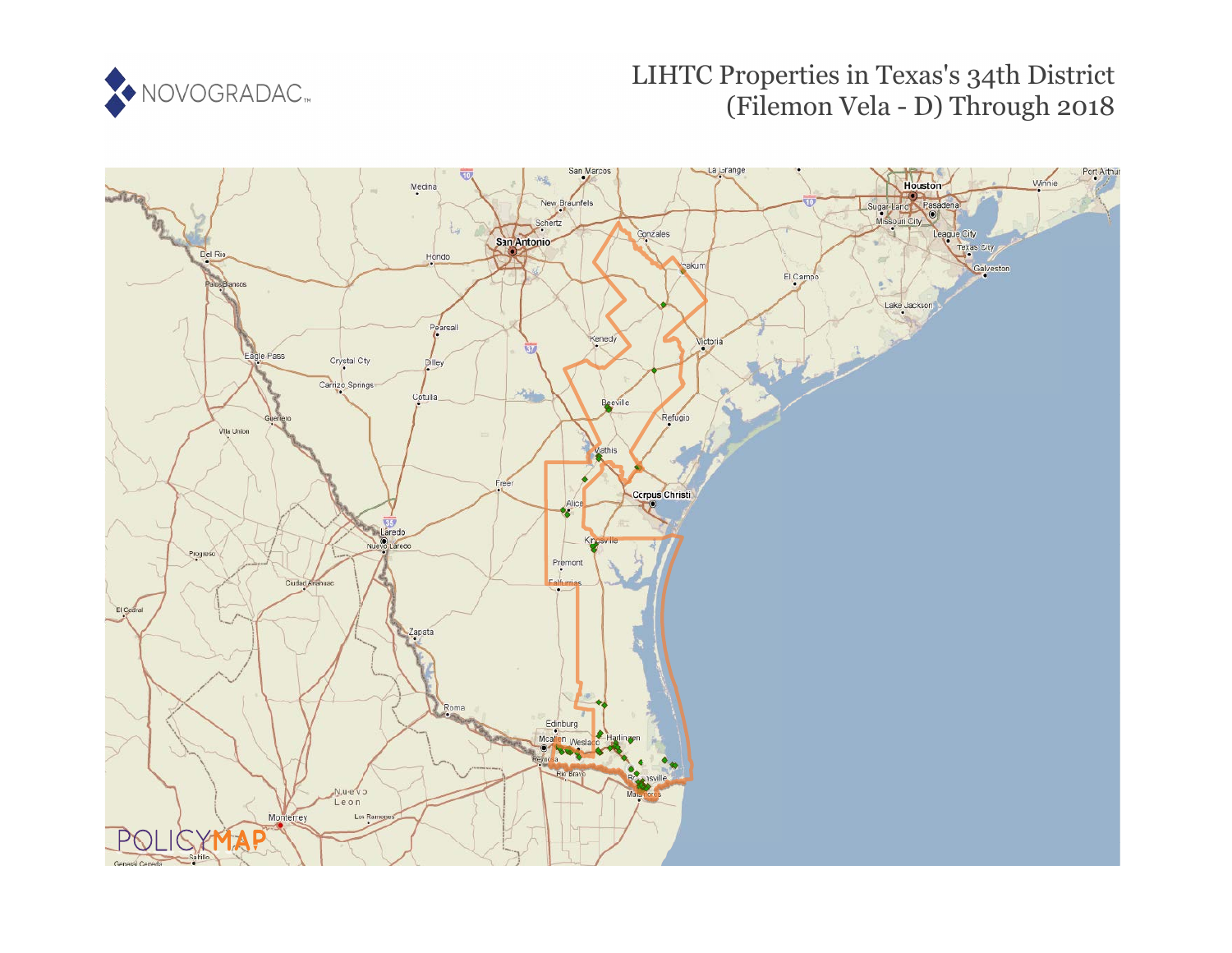| <b>Project Name</b>                      | <b>Address</b>                   | <b>City</b>        | <b>State</b> | <b>Zip Code</b> | Nonprofit<br><b>Sponsor</b> | <b>Allocation</b><br>Year | <b>Annual</b><br><b>Allocated</b><br><b>Amount</b> | <b>Year Placed</b><br>in Service | <b>Construction Type</b> | <b>Total</b><br><b>Units</b> | Low<br>Income<br><b>Units</b> | <b>Rent</b> or<br>Income<br><b>Ceiling</b> | <b>Credit</b><br><b>Percentage</b> | Tax-<br><b>Exempt</b><br><b>Bond</b> | <b>HUD Multi-Family</b><br><b>Financing/Rental</b><br><b>Assistance</b> |
|------------------------------------------|----------------------------------|--------------------|--------------|-----------------|-----------------------------|---------------------------|----------------------------------------------------|----------------------------------|--------------------------|------------------------------|-------------------------------|--------------------------------------------|------------------------------------|--------------------------------------|-------------------------------------------------------------------------|
| <b>BOWIE GARDEN APTS</b>                 | 4650 BOWIE RD                    | <b>BROWNSVILLE</b> | TX           | 78521           | $\mathbf{N}\mathbf{o}$      | 2009                      | $\$0$                                              | 2011                             | Not Indicated            | 86                           | 86                            |                                            | 60% AMGI Not Indicated No          |                                      |                                                                         |
| <b>CITRUS GARDENS</b>                    | 2100 GRAPEFRUIT ST               | <b>BROWNSVILLE</b> | TX           | 78521           | No                          | 2010                      | $\boldsymbol{\mathsf{S}}\boldsymbol{\mathsf{0}}$   | 2012                             | Not Indicated            | 148                          | 148                           |                                            | 60% AMGI Not Indicated No          |                                      |                                                                         |
| <b>CASA RICARDO</b>                      | 200 W YOAKUM AVE                 | <b>KINGSVILLE</b>  | TX           | 78363           | No                          | 2010                      | $\$0$                                              | 2012                             | Not Indicated            | 60                           | 60                            |                                            | 60% AMGI Not Indicated No          |                                      |                                                                         |
| ARTISAN AT PORT ISABEL                   | 106 PORT RD                      | PORT ISABEL        | TX           | 78578           | No                          | 2010                      | S <sub>0</sub>                                     | 2012                             | <b>Not Indicated</b>     | 73                           | 73                            |                                            | 60% AMGI Not Indicated             | No                                   |                                                                         |
| <b>AMBER STONE APTS</b>                  | <b>210 E CROCKETT ST</b>         | <b>BEEVILLE</b>    | TX           | 78102           | No                          | 2011                      | \$0\$                                              | 2012                             | Not Indicated            | 54                           | 54                            |                                            | 60% AMGI Not Indicated No          |                                      |                                                                         |
| <b>SUNFLOWER ESTATES</b>                 | 404 LIONS VILLA AVE LA FERIA     |                    | TX           | 78559           | No                          | 2011                      | <b>SO</b>                                          | 2012                             | Not Indicated            | 80                           | 80                            |                                            | 60% AMGI Not Indicated No          |                                      |                                                                         |
| <b>CASITAS LOS OLMOS</b>                 | 380 FM 3168                      | RAYMONDVILLE TX    |              | 78580           | No                          | 2014                      | $\boldsymbol{\mathsf{S}}\boldsymbol{\mathsf{0}}$   | Insufficient<br>Data             | New Construction         | $\mathbf 0$                  | $\boldsymbol{0}$              |                                            | 60% AMGI Not Indicated No          |                                      |                                                                         |
| <b>RETAMA PARK</b>                       | 200 THOMPSON DR                  | <b>OLMITO</b>      | TX           | 78575           | No                          | 2014                      | $\boldsymbol{\mathsf{S}}\boldsymbol{\mathsf{0}}$   | Insufficient<br>Data             | <b>New Construction</b>  | $\bf{0}$                     | $\bf{0}$                      |                                            | 60% AMGI Not Indicated No          |                                      |                                                                         |
| ALTA VISTA SENIOR TOWERS                 | 303 W SIXTH ST                   | WESLACO            | TX           | 78596           |                             | Insufficient<br>Data      | ${\bf S0}$                                         | Insufficient<br>Data             | Not Indicated            | 100                          | $\boldsymbol{0}$              |                                            | Not Indicated                      |                                      |                                                                         |
| CHAMPION HOMES AT CANYON<br><b>CREEK</b> | 1701 CANYON CIR                  | <b>BROWNSVILLE</b> | TX           | 78521           | No                          | 2011                      | $\boldsymbol{\mathsf{S}}\boldsymbol{\mathsf{0}}$   | Insufficient<br>Data             | Not Indicated            | 100                          | 151                           |                                            | 60% AMGI Not Indicated No          |                                      |                                                                         |
| <b>SUNQUEST APTS</b>                     | PO BOX 329                       | <b>LA FERIA</b>    | TX           | 78559           | No                          | 2013                      | $\boldsymbol{\mathsf{S}}\boldsymbol{\mathsf{0}}$   | Insufficient<br>Data             | Not Indicated            | 128                          | 100                           |                                            | 60% AMGI Not Indicated No          |                                      |                                                                         |
| BLUEBONNET SENIOR VILLAGE 205 S 12TH ST  |                                  | <b>ALAMO</b>       | TX           | 78516           |                             | Insufficient<br>Data      | $\$0$                                              | Insufficient<br>Data             | Not Indicated            | 36                           | $\bf{0}$                      |                                            | Not Indicated                      |                                      |                                                                         |
| <b>CAMERON VILLAGE</b>                   | 2555 S CAMERON ST                | ALICE              | TX           | 78332           |                             | Insufficient<br>Data      | $\$0$                                              | Insufficient<br>Data             | Not Indicated            | 75                           | $\bf{0}$                      |                                            | Not Indicated                      |                                      |                                                                         |
| <b>CANDLEWICK APTS</b>                   | 1155 PAREDES LINE RD BROWNSVILLE |                    | TX           | 78521           |                             | Insufficient<br>Data      | ${\bf S0}$                                         | Insufficient<br>Data             | Not Indicated            | 131                          | $\mathbf 0$                   |                                            | Not Indicated                      |                                      |                                                                         |
| <b>CUNNINGHAM MANOR APTS</b>             | 2835 ROCKWELL DR                 | <b>BROWNSVILLE</b> | TX           | 78521           |                             | Insufficient<br>Data      | ${\bf S0}$                                         | Insufficient<br>Data             | Not Indicated            | 103                          | $\mathbf 0$                   |                                            | Not Indicated                      |                                      |                                                                         |

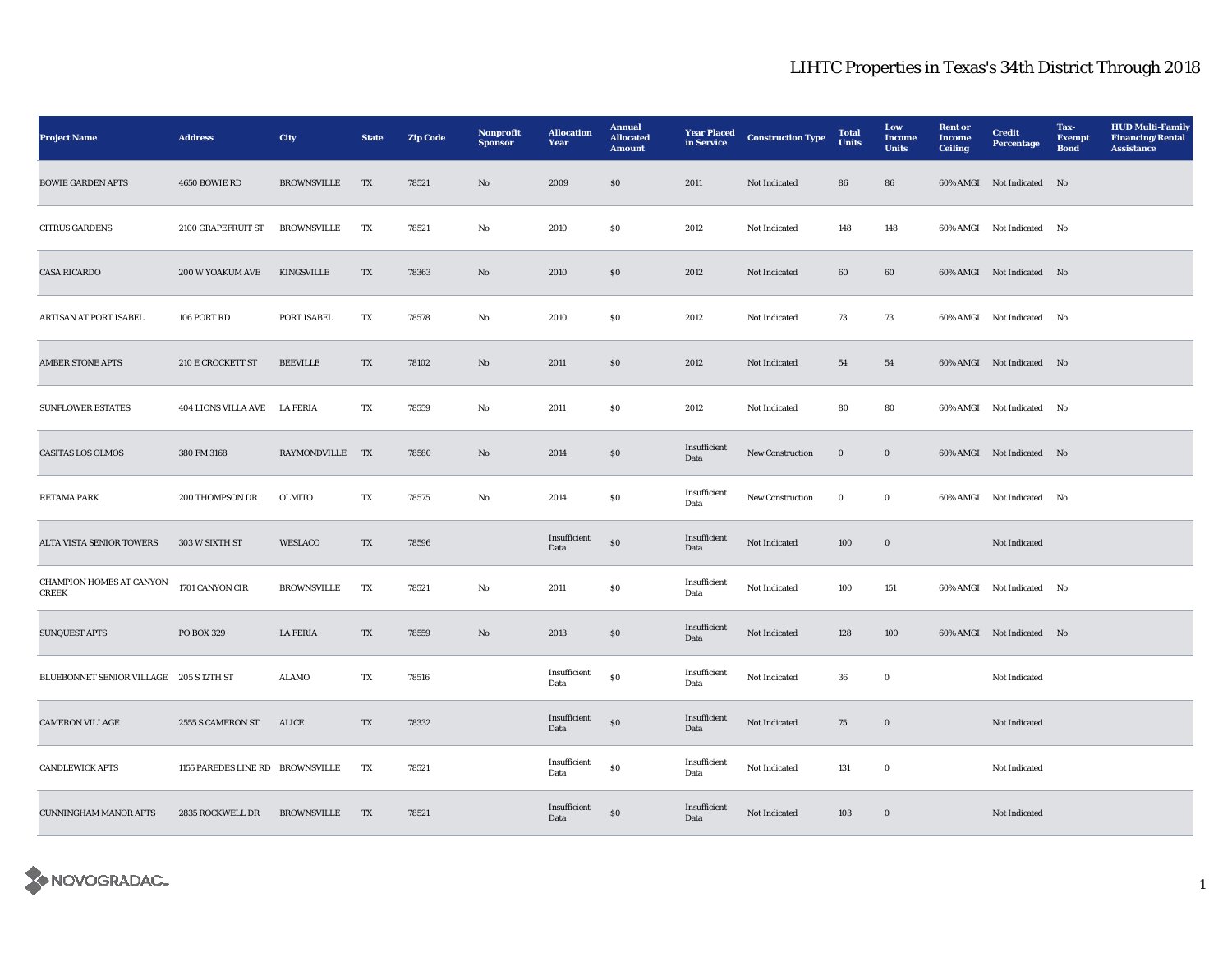| <b>Project Name</b>                            | <b>Address</b>                                 | <b>City</b>        | <b>State</b>           | <b>Zip Code</b> | Nonprofit<br><b>Sponsor</b> | <b>Allocation</b><br>Year | <b>Annual</b><br><b>Allocated</b><br><b>Amount</b> | <b>Year Placed</b><br>in Service | <b>Construction Type</b> | <b>Total</b><br><b>Units</b> | Low<br><b>Income</b><br><b>Units</b> | <b>Rent</b> or<br>Income<br><b>Ceiling</b> | <b>Credit</b><br><b>Percentage</b> | Tax-<br><b>Exempt</b><br><b>Bond</b> | <b>HUD Multi-Family</b><br><b>Financing/Rental</b><br><b>Assistance</b> |
|------------------------------------------------|------------------------------------------------|--------------------|------------------------|-----------------|-----------------------------|---------------------------|----------------------------------------------------|----------------------------------|--------------------------|------------------------------|--------------------------------------|--------------------------------------------|------------------------------------|--------------------------------------|-------------------------------------------------------------------------|
| <b>EASTERLING VILLAGE</b>                      | 1455 EASTERLING DR                             | ALICE              | TX                     | 78332           |                             | Insufficient<br>Data      | ${\bf S0}$                                         | Insufficient<br>Data             | Not Indicated            | 48                           | $\bf{0}$                             |                                            | Not Indicated                      |                                      |                                                                         |
| KINGSVILLE LULAC MANOR APTS 1220 N 17TH ST     |                                                | <b>KINGSVILLE</b>  | TX                     | 78363           |                             | Insufficient<br>Data      | $\$0$                                              | Insufficient<br>Data             | Not Indicated            | 88                           | $\boldsymbol{0}$                     |                                            | Not Indicated                      |                                      |                                                                         |
| <b>LOS EBANOS APTS -</b><br><b>BROWNSVILLE</b> | 2133 BARNARD RD                                | <b>BROWNSVILLE</b> | TX                     | 78520           |                             | Insufficient<br>Data      | ${\bf S0}$                                         | Insufficient<br>Data             | Not Indicated            | 65                           | $\mathbf 0$                          |                                            | Not Indicated                      |                                      |                                                                         |
| <b>LULAC AMISTAD APTS</b>                      | 924 FLORES ST                                  | <b>SINTON</b>      | TX                     | 78387           |                             | Insufficient<br>Data      | ${\bf S0}$                                         | Insufficient<br>Data             | Not Indicated            | 48                           | $\mathbf 0$                          |                                            | Not Indicated                      |                                      |                                                                         |
| <b>LAS PALMAS APTS</b>                         | 27745 S KANSAS CITY<br>RD                      | <b>LA FERIA</b>    | TX                     | 78559           | No                          | 1998                      | $\boldsymbol{\mathsf{S}}\boldsymbol{\mathsf{0}}$   | 1999                             | New Construction         | 36                           | 36                                   |                                            | 70 % present<br>value              | No                                   |                                                                         |
| OAK HAVEN APTS                                 | 513 FRONTAGE RD                                | <b>DONNA</b>       | TX                     | 78537           |                             | 2000                      | $\$0$                                              | 2000                             | Acquisition and Rehab 24 |                              | 24                                   |                                            | 30 % present<br>value              | $_{\rm No}$                          |                                                                         |
| <b>SUNDANCE APTS</b>                           | 1402 VERMONT                                   | <b>HARLINGEN</b>   | TX                     | 78550           |                             | 1998                      | $\$0$                                              | 2000                             | <b>New Construction</b>  | 176                          | 132                                  |                                            | 70 % present<br>value              | $_{\rm No}$                          |                                                                         |
| <b>AMISTAD APTS</b>                            | <b>202 W S AVE</b>                             | <b>DONNA</b>       | TX                     | 78537           | Yes                         | 2000                      | \$0\$                                              | 2001                             | New Construction         | 76                           | 57                                   |                                            | 70 % present<br>value              | $\rm No$                             |                                                                         |
| <b>MARIPOSA GARDENS APTS</b>                   | 501 S STATE HWY 359                            | <b>MATHIS</b>      | $\mathbf{T}\mathbf{X}$ | 78368           | $_{\rm No}$                 | 1999                      | $\$0$                                              | 2001                             | New Construction         | 66                           | 66                                   |                                            | 70 % present<br>value              | $_{\rm No}$                          |                                                                         |
| RANCHO DEL CIELO PHASE I                       | 3375 MCALLEN RD                                | <b>BROWNSVILLE</b> | TX                     | 78520           | No                          | 1999                      | $\$0$                                              | 2001                             | New Construction         | 124                          | 93                                   |                                            | 70 % present<br>value              | No                                   |                                                                         |
| <b>BEACON BAY TOWNHOMES</b>                    | 306 BEACON BAY DR                              | PORT ISABEL        | TX                     | 78578           |                             | 2000                      | S <sub>0</sub>                                     | 2002                             | New Construction         | 120                          | 120                                  |                                            | 70 % present<br>value              | $_{\rm No}$                          |                                                                         |
| <b>SUN MEADOW</b>                              | $404$ N CESAR CHAVEZ<br>$\mathbf{R}\mathbf{D}$ | <b>ALAMO</b>       | TX                     | 78516           |                             | 1999                      | \$0\$                                              | 2002                             | Not Indicated            | 76                           | 76                                   |                                            | Not Indicated                      |                                      |                                                                         |
| NORTHSTAR APTS                                 | 13800 GOYO GARCIA RD RAYMONDVILLE TX           |                    |                        | 78580           | No                          | 2001                      | $\boldsymbol{\mathsf{S}}\boldsymbol{\mathsf{0}}$   | 2003                             | New Construction         | 72                           | 61                                   |                                            | $70$ % present<br>value            | $\mathbf{N}\mathbf{o}$               |                                                                         |
| ROSEMONT OF EL DORADO                          | 185 ROBINDALE RD                               | <b>BROWNSVILLE</b> | TX                     | 78521           | No                          | 2001                      | \$0\$                                              | 2003                             | <b>New Construction</b>  | 146                          | 124                                  |                                            | 70 % present<br>value              | $_{\rm No}$                          |                                                                         |
| ROSEMONT OF HIGHLAND GARDE 1902 E TYLER AVE    |                                                | <b>HARLINGEN</b>   | TX                     | 78550           | No                          | 2001                      | S <sub>0</sub>                                     | 2003                             | <b>New Construction</b>  | 174                          | 174                                  |                                            | 70 % present<br>value              | No                                   |                                                                         |

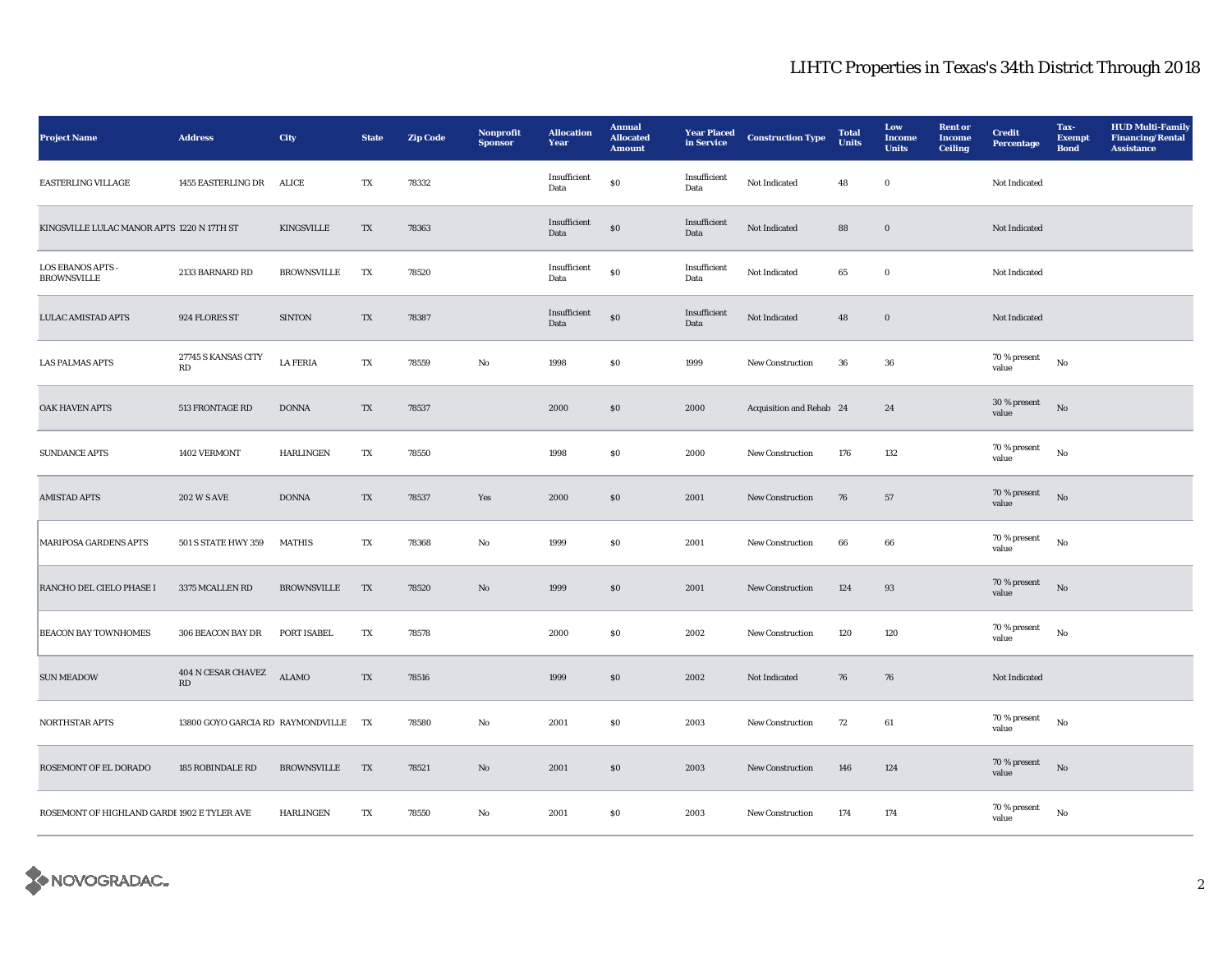| <b>Project Name</b>                     | <b>Address</b>                                | <b>City</b>         | <b>State</b>             | <b>Zip Code</b> | Nonprofit<br><b>Sponsor</b> | <b>Allocation</b><br>Year | <b>Annual</b><br><b>Allocated</b><br><b>Amount</b> | <b>Year Placed</b><br>in Service | <b>Construction Type</b>  | <b>Total</b><br><b>Units</b> | Low<br>Income<br><b>Units</b> | <b>Rent or</b><br><b>Income</b><br><b>Ceiling</b> | <b>Credit</b><br>Percentage | Tax-<br><b>Exempt</b><br><b>Bond</b> | <b>HUD Multi-Family</b><br><b>Financing/Rental</b><br><b>Assistance</b> |
|-----------------------------------------|-----------------------------------------------|---------------------|--------------------------|-----------------|-----------------------------|---------------------------|----------------------------------------------------|----------------------------------|---------------------------|------------------------------|-------------------------------|---------------------------------------------------|-----------------------------|--------------------------------------|-------------------------------------------------------------------------|
| <b>KING'S CROSSING</b>                  | 1505 E CORRAL AVE                             | <b>KINGSVILLE</b>   | TX                       | 78363           | $\mathbf{N}\mathbf{o}$      | 2002                      | \$0                                                | 2004                             | Acquisition and Rehab 120 |                              | 120                           |                                                   | 70 % present<br>value       | No                                   |                                                                         |
| LA VILLITA APTS PHASE II                | 529 OLD PORT ISABEL<br>RD                     | <b>BROWNSVILLE</b>  | TX                       | 78521           | No                          | 2003                      | ${\bf S0}$                                         | 2005                             | <b>New Construction</b>   | 128                          | 128                           |                                                   | 70 % present<br>value       | $_{\rm No}$                          |                                                                         |
| <b>LAS BRISAS APTS</b>                  | 1119 S TOWER RD                               | ALAMO               | $\mathcal{T}\mathcal{X}$ | 78516           | $\rm No$                    | 2003                      | $\$0$                                              | 2005                             | New Construction          | 26                           | ${\bf 26}$                    |                                                   | 70 % present<br>value       | $_{\rm No}$                          |                                                                         |
| <b>VILLA DEL SOL</b>                    | 700 E ST CHARLES ST                           | <b>BROWNSVILLE</b>  | TX                       | 78520           |                             | 2004                      | \$485,000                                          | 2006                             | Acquisition and Rehab 200 |                              | 189                           | 60% AMGI                                          | 70 % present<br>value       |                                      |                                                                         |
| FENNER SQUARE                           | 555 S BURKE ST                                | GOLIAD              | TX                       | 77963           |                             | 2004                      | \$195,062                                          | 2006                             | New Construction          | 32                           | $32\,$                        | 60% AMGI                                          | 70 % present<br>value       |                                      |                                                                         |
| TROPICAL GARDENS AT BOCA CHI 250 ASH ST |                                               | <b>BROWNSVILLE</b>  | TX                       | 78521           |                             | 2004                      | \$1,034,927                                        | 2006                             | <b>New Construction</b>   | 158                          | 150                           | 60% AMGI                                          | 70 % present<br>value       |                                      |                                                                         |
| <b>ARBOR COVE</b>                       | 2805 ARBOR COVE DR DONNA                      |                     | TX                       | 78537           |                             | 2004                      | \$1,152,552                                        | 2006                             | New Construction          | 120                          | 108                           | 60% AMGI                                          | 70 % present<br>value       |                                      |                                                                         |
| <b>BAHIA PALMS APTS</b>                 | <b>1303 PINO DR</b>                           | <b>LAGUNA VISTA</b> | TX                       | 78578           |                             | 2004                      | \$123,922                                          | 2006                             | Acquisition and Rehab 64  |                              | 64                            | 60% AMGI                                          | 70 % present<br>value       |                                      |                                                                         |
| SAN DIEGO CREEK APTS                    | 1499 EASTERLING DR ALICE                      |                     | TX                       | 78332           |                             | 2005                      | \$570,000                                          | 2006                             | <b>New Construction</b>   | 72                           | 72                            | 60% AMGI                                          | 70 % present<br>value       |                                      |                                                                         |
| SANTA ROSA VILLAGE                      | 600 FM 506                                    | <b>SANTA ROSA</b>   | TX                       | 78593           | No                          | 2005                      | S <sub>0</sub>                                     | 2006                             | Acquisition and Rehab 53  |                              | 53                            | 60% AMGI                                          | $70$ % present<br>value     | $_{\rm No}$                          |                                                                         |
| <b>ALAMO VILLAGE</b>                    | 504 N NINTH ST                                | ALAMO               | TX                       | 78516           |                             | 2005                      | \$127,257                                          | 2006                             | Acquisition and Rehab 56  |                              | 56                            | 60% AMGI                                          | 70 % present<br>value       |                                      |                                                                         |
| <b>SAN JUAN VILLAGE</b>                 | 400 N IOWA AVE                                | <b>SAN JUAN</b>     | TX                       | 78589           |                             | 2005                      | \$187,117                                          | 2006                             | Acquisition and Rehab 86  |                              | 86                            | 60% AMGI                                          | 70 % present<br>value       |                                      |                                                                         |
| LA VILLITA APTS PHASE I                 | 529 OLD PORT ISABEL<br>$\mathbf{R}\mathbf{D}$ | <b>BROWNSVILLE</b>  | TX                       | 78521           |                             | 2005                      | \$555,478                                          | 2006                             | <b>New Construction</b>   | 80                           | 80                            | 60% AMGI                                          | 70 % present<br>value       |                                      |                                                                         |
| <b>MESA VISTA APTS</b>                  | 1301 S SALINAS ST                             | <b>DONNA</b>        | TX                       | 78537           | No                          | 2005                      | \$453,995                                          | 2007                             | <b>New Construction</b>   | 76                           | 76                            | 60% AMGI                                          | 70 % present<br>value       | $_{\rm No}$                          |                                                                         |

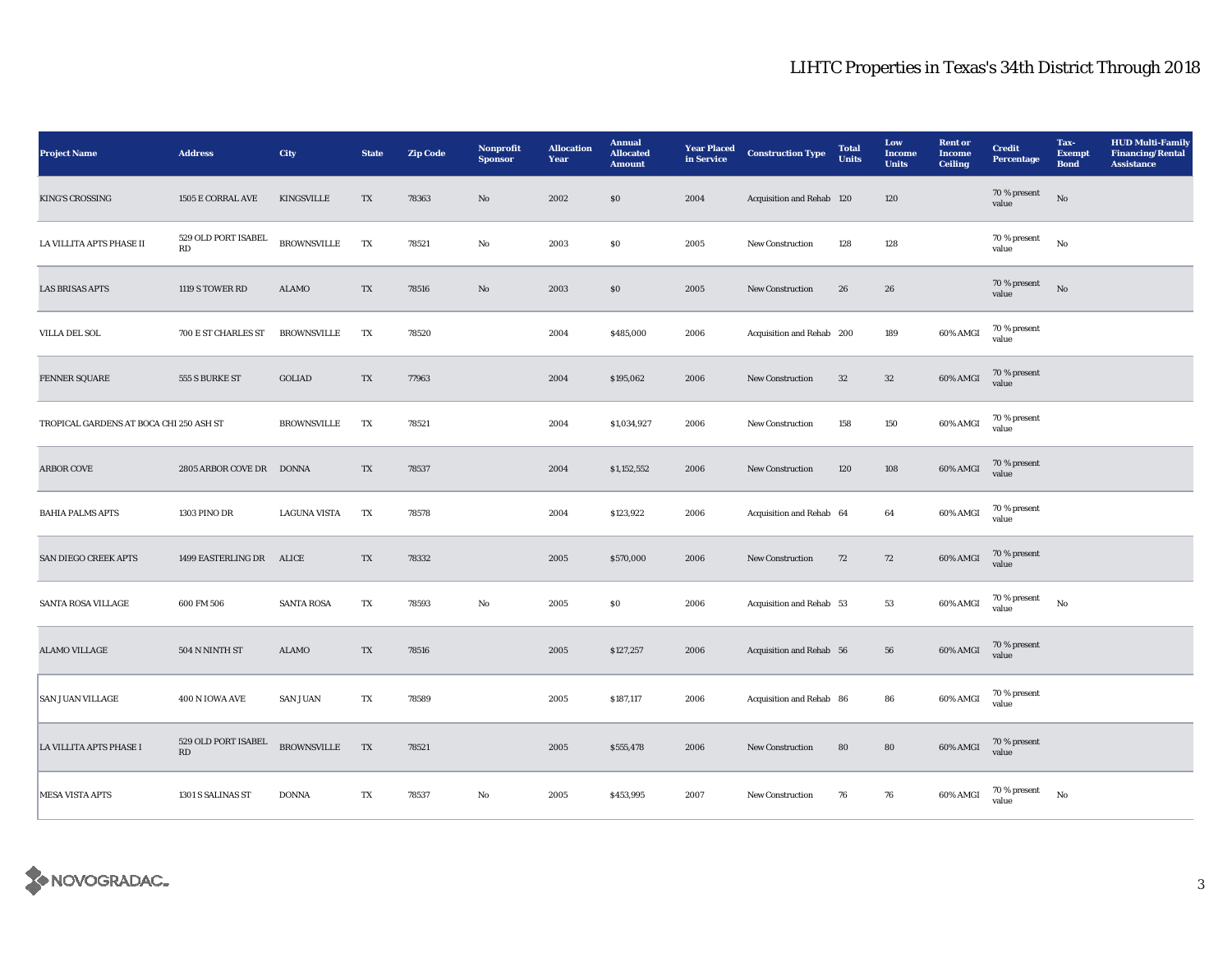| <b>Project Name</b>                                                  | <b>Address</b>                                                                   | City               | <b>State</b> | <b>Zip Code</b> | Nonprofit<br><b>Sponsor</b> | <b>Allocation</b><br>Year | <b>Annual</b><br><b>Allocated</b><br><b>Amount</b> | <b>Year Placed</b><br>in Service | <b>Construction Type</b>  | <b>Total</b><br>Units | Low<br><b>Income</b><br><b>Units</b> | <b>Rent or</b><br><b>Income</b><br><b>Ceiling</b> | <b>Credit</b><br><b>Percentage</b> | Tax-<br><b>Exempt</b><br><b>Bond</b> | <b>HUD Multi-Family</b><br><b>Financing/Rental</b><br><b>Assistance</b> |
|----------------------------------------------------------------------|----------------------------------------------------------------------------------|--------------------|--------------|-----------------|-----------------------------|---------------------------|----------------------------------------------------|----------------------------------|---------------------------|-----------------------|--------------------------------------|---------------------------------------------------|------------------------------------|--------------------------------------|-------------------------------------------------------------------------|
| RUDY VILLARREAL OAK SQUARE 309 N NINTH ST<br><b>APTS</b>             |                                                                                  | <b>ALAMO</b>       | TX           | 78516           | No                          | 2005                      | \$571,979                                          | 2007                             | <b>New Construction</b>   | 100                   | 100                                  | 60% AMGI                                          | 70 % present<br>value              | No                                   |                                                                         |
| RANCHO DEL CIELO PHASE II                                            | 3375 MCALLEN RD                                                                  | <b>BROWNSVILLE</b> | TX           | 78520           |                             | Insufficient<br>Data      | <b>SO</b>                                          | Insufficient<br>Data             | Not Indicated             | 87                    | $\bf{0}$                             |                                                   | Not Indicated                      |                                      |                                                                         |
| <b>ROCKWELL MANOR APTS</b>                                           | 2735 ROCKWELL CIR                                                                | <b>BROWNSVILLE</b> | TX           | 78521           |                             | Insufficient<br>Data      | \$0                                                | Insufficient<br>Data             | Not Indicated             | 126                   | $\boldsymbol{0}$                     |                                                   | Not Indicated                      |                                      |                                                                         |
| SECOND NORTH CORPORATION 721 N SECOND ST                             |                                                                                  | HARLINGEN          | TX           | 78550           |                             | Insufficient<br>Data      | <b>SO</b>                                          | Insufficient<br>Data             | Not Indicated             | 10                    | $\bf{0}$                             |                                                   | Not Indicated                      |                                      |                                                                         |
| <b>SUNSET HAVEN</b>                                                  | 301 HORIZON LN                                                                   | <b>BROWNSVILLE</b> | TX           | 78520           |                             | Insufficient<br>Data      | \$0                                                | Insufficient<br>Data             | Not Indicated             | 100                   | $\boldsymbol{0}$                     |                                                   | Not Indicated                      |                                      |                                                                         |
| LA HACIENDA CASITAS                                                  | 3567 W BUSINESS 83                                                               | <b>HARLINGEN</b>   | TX           | 78552           | No                          | 2012                      | $\$0$                                              | Insufficient<br>Data             | Not Indicated             | 56                    | ${\bf 56}$                           |                                                   | 60% AMGI Not Indicated No          |                                      | No                                                                      |
| <b>EMMA FINKE VILLAS</b>                                             | 1101 E KENNEDY ST                                                                | <b>BEEVILLE</b>    | TX           | 78102           | $\mathbf{No}$               | 2015                      | $\$0$                                              | Insufficient<br>Data             | Acquisition and Rehab 76  |                       | 76                                   | 60% AMGI TCEP only                                |                                    | No                                   | $\mathbf{No}$                                                           |
| <b>SUNDANCE MEADOWS</b>                                              | TONYS RD AND DR<br><b>HUGH EMERSON RD</b>                                        | <b>BROWNSVILLE</b> | TX           | 78526           | No                          | 2015                      | $\$0$                                              | Insufficient<br>Data             | Acquisition and Rehab 132 |                       | 106                                  | 60% AMGI TCEP only                                |                                    | $_{\rm No}$                          | No                                                                      |
| <b>HENDERSON 1575</b>                                                | 32440 FM 1575                                                                    | <b>LOS FRESNOS</b> | TX           | 78566           | No                          | 2016                      | \$0                                                | Insufficient<br>Data             | <b>New Construction</b>   | 80                    | 64                                   | 60% AMGI                                          | 70 % present<br>value              | No                                   |                                                                         |
| <b>VILLA VERDE ESTATES</b>                                           | NEC OF W MILE 5 N RD.<br>AND S. BORDER AVE.                                      | WESLACO            | TX           | 78596           | No                          | 2016                      | \$0                                                | Insufficient<br>Data             | <b>New Construction</b>   | 132                   | 112                                  | 60% AMGI                                          | 70 % present<br>value              | No                                   |                                                                         |
| <b>BAXTER LOFTS</b>                                                  | 106 1/2 SOUTH A<br><b>STREET</b>                                                 | <b>HARLINGEN</b>   | TX           | 78550           | $\mathbf{No}$               | 2017                      | $\$0$                                              | Insufficient<br>Data             | Not Indicated             | 24                    | 19                                   | 60% AMGI                                          | 70 % present<br>value              |                                      |                                                                         |
| <b>CATALON AT PASEO DE LA RESAC<sup>, HERITAGE TRAIL &amp;</sup></b> |                                                                                  | <b>BROWNSVILLE</b> | TX           | 78526           | No                          | 2017                      | $\$0$                                              | Insufficient<br>Data             | New Construction          | 128                   | 100                                  | 60% AMGI                                          | 70 % present<br>value              |                                      |                                                                         |
| HUNTINGTON AT PASEO DE LA HERITAGE TRAIL &<br><b>RESACA</b>          | PAREDES LINE RD                                                                  | <b>BROWNSVILLE</b> | TX           | 78526           | No                          | 2017                      | \$0                                                | Insufficient<br>Data             | New Construction          | 132                   | 105                                  | 60% AMGI                                          | 70 % present<br>value              |                                      |                                                                         |
| PRIMROSE VILLAGE<br><b>APARTMENTS</b>                                | NORTHEAST CORNER<br>OF E. SUGAR CANE<br>DRIVE AND MILE 3 1/2<br><b>ROAD WEST</b> | WESLACO            | TX           | 78596           | No                          | 2017                      | S <sub>0</sub>                                     | Insufficient<br>Data             | <b>New Construction</b>   | 242                   | $\bf{0}$                             | 60% AMGI                                          | 30 % present<br>value              |                                      |                                                                         |

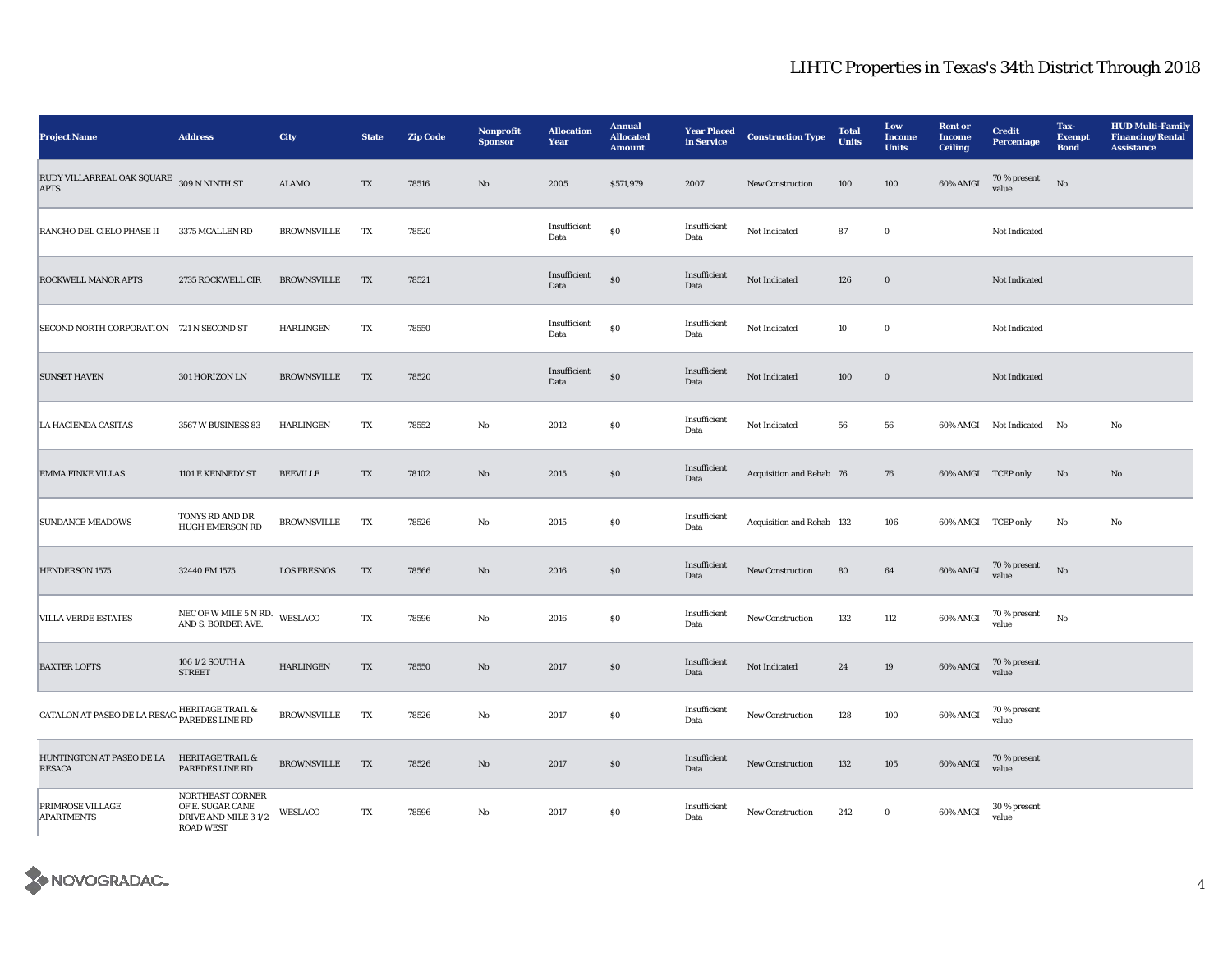| <b>Project Name</b>                                        | <b>Address</b>                                               | City               | <b>State</b> | <b>Zip Code</b> | Nonprofit<br><b>Sponsor</b> | <b>Allocation</b><br>Year | <b>Annual</b><br><b>Allocated</b><br><b>Amount</b> | <b>Year Placed</b><br>in Service | <b>Construction Type</b> | <b>Total</b><br><b>Units</b> | Low<br><b>Income</b><br><b>Units</b> | <b>Rent or</b><br><b>Income</b><br><b>Ceiling</b> | <b>Credit</b><br>Percentage | Tax-<br><b>Exempt</b><br><b>Bond</b> | <b>HUD Multi-Family</b><br><b>Financing/Rental</b><br><b>Assistance</b> |
|------------------------------------------------------------|--------------------------------------------------------------|--------------------|--------------|-----------------|-----------------------------|---------------------------|----------------------------------------------------|----------------------------------|--------------------------|------------------------------|--------------------------------------|---------------------------------------------------|-----------------------------|--------------------------------------|-------------------------------------------------------------------------|
| <b>AVANTI AT SIENNA PALMS</b><br>LEGACY                    | NEC OF CARDINAL DR.<br>& MILE 6 1/2 W<br><b>INTERSECTION</b> | WESLACO            | TX           | 78596           | No                          | 2018                      | $\$0$                                              | Insufficient<br>Data             | New Construction         | 114                          | 95                                   | 60% AMGI                                          | 70 % present<br>value       |                                      |                                                                         |
| CAPELLA                                                    | SWQ OF EL DORADO<br>AVE AND W LAKESIDE OLMITO<br><b>BLVD</b> |                    | TX           | 78575           | No                          | 2018                      | $\$0$                                              | Insufficient<br>Data             | <b>New Construction</b>  | 120                          | 101                                  | 60% AMGI                                          | 70 % present<br>value       |                                      |                                                                         |
| FISH POND AT CUERO                                         | 1219 STATE HWY 72<br><b>WEST</b>                             | <b>CUERO</b>       | TX           | 77954           | No                          | 2018                      | $\$0$                                              | Insufficient<br>Data             | <b>New Construction</b>  | 48                           | 44                                   | 60% AMGI                                          | 70 % present<br>value       |                                      |                                                                         |
| <b>LANTANA APARTMENTS</b>                                  | 2200 NORTH ADAMS<br><b>STREET</b>                            | <b>BEEVILLE</b>    | TX           | 78102           | $\mathbf{No}$               | 2018                      | $\$0$                                              | Insufficient<br>Data             | Acquisition and Rehab 92 |                              | 92                                   | 60% AMGI                                          | 30 % present<br>value       |                                      |                                                                         |
| <b>LAS CASITAS DE AZUCAR</b>                               | 20209 FM 506                                                 | <b>SANTA ROSA</b>  | TX           | 78593           | No                          | 2018                      | \$0                                                | Insufficient<br>Data             | <b>New Construction</b>  | 50                           | 50                                   | 60% AMGI                                          | 70 % present<br>value       |                                      |                                                                         |
| LAS VILLAS DEL RIO HONDO                                   | 310 E COLORADO<br><b>STREET</b>                              | RIO HONDO          | TX           | 78583           | No                          | 2018                      | $\$0$                                              | Insufficient<br>Data             | New Construction         | 64                           | 52                                   | 60% AMGI                                          | 70 % present<br>value       |                                      |                                                                         |
| <b>MIDWAY VILLAS</b>                                       | NEC OF MILE 6 1/2 W.<br>AND W. EXPY. 83                      | WESLACO            | TX           | 78596           | $\mathbf {No}$              | 2018                      | $\$0$                                              | Insufficient<br>Data             | New Construction         | 120                          | 102                                  | 60% AMGI                                          | 70 % present<br>value       |                                      |                                                                         |
| <b>OVATION SENIOR LIVING</b>                               | <b>W OF W LAKESIDE</b><br>BLVD, S OF EL DORADO OLMITO<br>AVE |                    | TX           | 78575           | No                          | 2018                      | $\$0$                                              | Insufficient<br>Data             | New Construction         | 124                          | 105                                  | 60% AMGI                                          | 70 % present<br>value       |                                      |                                                                         |
| POINTSETTIA GARDENS AT BOCA 341 OAK STREET<br><b>CHICA</b> |                                                              | <b>BROWNSVILLE</b> | TX           | 78520           | $\mathbf{N}\mathbf{o}$      | 2018                      | $\$0$                                              | Insufficient<br>Data             | New Construction         | 150                          | 150                                  | 60% AMGI                                          | 70 % present<br>value       |                                      |                                                                         |
| <b>COUNTRY VILLAGE APTS</b>                                | 1500 HACKBERRY LN                                            | <b>MATHIS</b>      | TX           | 78368           | No                          | 2010                      | $\$0$                                              | 1988                             | New Construction         | 36                           | 36                                   |                                                   | 60% AMGI Not Indicated No   |                                      |                                                                         |
| <b>SINTON RETIREMENT</b>                                   | 700 GORDON ST                                                | <b>SINTON</b>      | TX           | 78387           | No                          | 1991                      | \$0                                                | 1991                             | <b>New Construction</b>  | 32                           | $32\,$                               |                                                   | Not Indicated               |                                      |                                                                         |
| <b>VILLAGE OAKS APTS</b>                                   | 105 ELLEN MAY RD                                             | YOAKUM             | TX           | 77995           | $\mathbf{No}$               | 1991                      | $\$0$                                              | 1993                             | Acquisition and Rehab 40 |                              | 40                                   |                                                   | Not Indicated               |                                      |                                                                         |
| <b>LA SOMBRA APTS</b>                                      | 519 N MAIN ST                                                | <b>DONNA</b>       | TX           | 78537           | $\mathbf{No}$               | 1992                      | \$0                                                | 1994                             | New Construction         | 50                           | 50                                   |                                                   | Not Indicated               |                                      |                                                                         |
| <b>MATHIS APTS</b>                                         | 500 FREEMAN ST                                               | <b>MATHIS</b>      | TX           | 78368           | No                          | 1994                      | <b>SO</b>                                          | 1995                             | <b>New Construction</b>  | 32                           | 32                                   |                                                   | 30 % present<br>value       | No                                   |                                                                         |